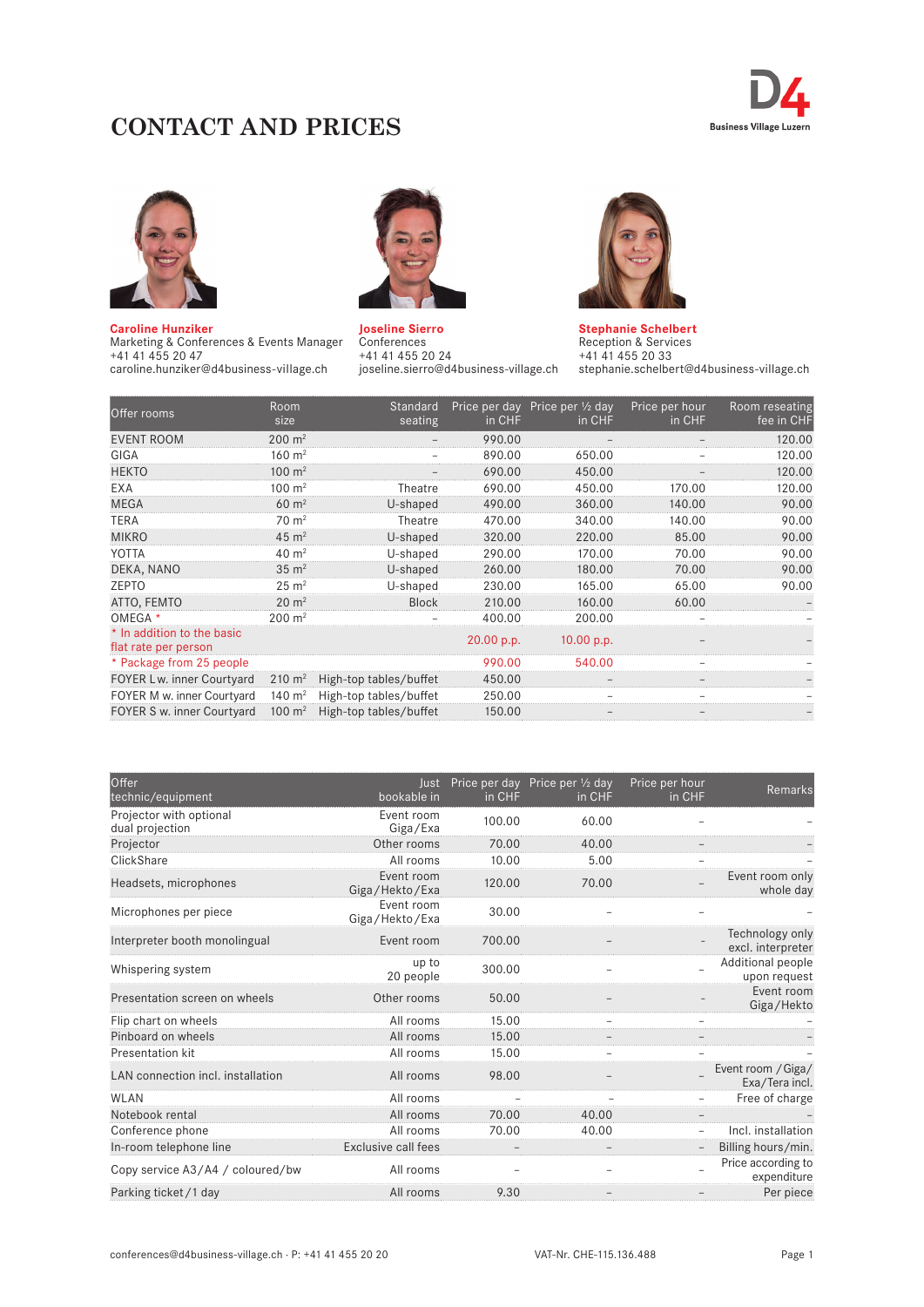| Offer support                    | lust<br>hookable in | in CHF | Price per day Price per 1/2 day<br>in CHF | Price per hour<br>in CHF |                |
|----------------------------------|---------------------|--------|-------------------------------------------|--------------------------|----------------|
| Event technician on site         |                     |        |                                           |                          | On reauest     |
| Evening supplement staff         | All rooms           | 100.00 |                                           |                          | Per evening    |
| Saturdays / holiday extra charge | All rooms           |        |                                           |                          | Excl. catering |

| Offer catering                              | Description                                                                                                                                                                 | Price per day<br>in CHF | Price per day<br>in CHF  | Price per pers.<br>in CHF | Remarks    |
|---------------------------------------------|-----------------------------------------------------------------------------------------------------------------------------------------------------------------------------|-------------------------|--------------------------|---------------------------|------------|
| Mineral water in the room                   | 0.51 Pet                                                                                                                                                                    |                         |                          | 3.70                      | Per piece  |
| Orange juice                                | 1.01 glass bottle                                                                                                                                                           |                         |                          | 10.20                     |            |
| Coffee & baked goods                        |                                                                                                                                                                             | 10.20                   | 5.10                     |                           | Per person |
| Coffee & mineral water                      | $0.51$ Pet                                                                                                                                                                  | 14.00                   | 7.00                     |                           | Per person |
| Coffee, mineral water<br>& baked goods      | $0.51$ Pet                                                                                                                                                                  | 19.50                   | 9.75                     |                           | Per person |
| Coffee break package morning                | Coffee/tea,<br>0.51 mineral water,<br>fruit juice,<br>croissants/breads,<br>fruits & chocolate                                                                              |                         | 13.45                    |                           | Per person |
| Coffee break package afternoon              | Coffee/tea.<br>0.51 mineral water.<br>fruit juice,<br>pastries, variations of<br>fruits & nuts                                                                              |                         | 13.45                    |                           | Per person |
| Happy Box                                   | Mini cheese cake.<br>Caramel popcorn,<br>Hello-chocolate.<br>coffee/mineral water                                                                                           | 23.20                   | 11.60                    |                           | Per person |
| Power Box                                   | Freshly cut pineapple,<br>yoghurt with honey &<br>mango, nut variation,<br>cranberry bar (vegan &<br>gluten-free), orange- &<br>multivitamin juice,<br>coffee/mineral water | 32.50                   | 16.25                    |                           | Per person |
| Self-service lunch                          | Main course,<br>incl. softdrink                                                                                                                                             |                         |                          | 18.60                     | Per person |
| Business lunch served                       | 3 course menu                                                                                                                                                               |                         | $\overline{\phantom{a}}$ | $35.30 - 44.55$           | Per person |
| Sandwich lunch                              | 1 sandwich,<br>small mixed salad,<br>chocolate, fruit &<br>0.5 I mineral water                                                                                              |                         |                          | 15.30                     | Per person |
| Standing lunch/<br><b>Standing Aperitif</b> | On request<br>According to offer                                                                                                                                            |                         |                          |                           | Per person |

| <b>Rental material for external use</b> | <b>Describe</b>      | Price per piece/day<br>in CHF | Price per piece/ $\frac{1}{2}$ day<br>in CHF |
|-----------------------------------------|----------------------|-------------------------------|----------------------------------------------|
| Projector mobil                         |                      | 50.00                         | 25.00                                        |
| Pinboard mobil                          | 115 $\times$ 145 cm  | 15.00                         |                                              |
| Canvas mobil                            |                      | 25.00                         | 15.00                                        |
| Flip chart mobil                        |                      | 15.00                         |                                              |
| Seminar table                           | $150 \times 70$ cm   | 15.00                         |                                              |
| High-top table aluminium                | Round                | 8.00                          | 5 N N                                        |
| Party bench garnish                     | table with 2 benches | 20.00                         |                                              |
| brochure rack with case                 | foldable             | 10.00                         |                                              |
| Projector trolley on wheels             | for mobile projector | 5.00                          |                                              |
| Lounge chair on wheels                  | leather red & black  | 10.00                         |                                              |
| Coat rack on wheels                     | for about 50 coats   | 10.00                         |                                              |
| Folding table chair                     | with trolley 13 pc.  | 5.00                          |                                              |
| Event chair                             | with trolley 25 pc.  | 2.00                          |                                              |
| Table loudspeaker (portable speaker)    |                      | 40.00                         |                                              |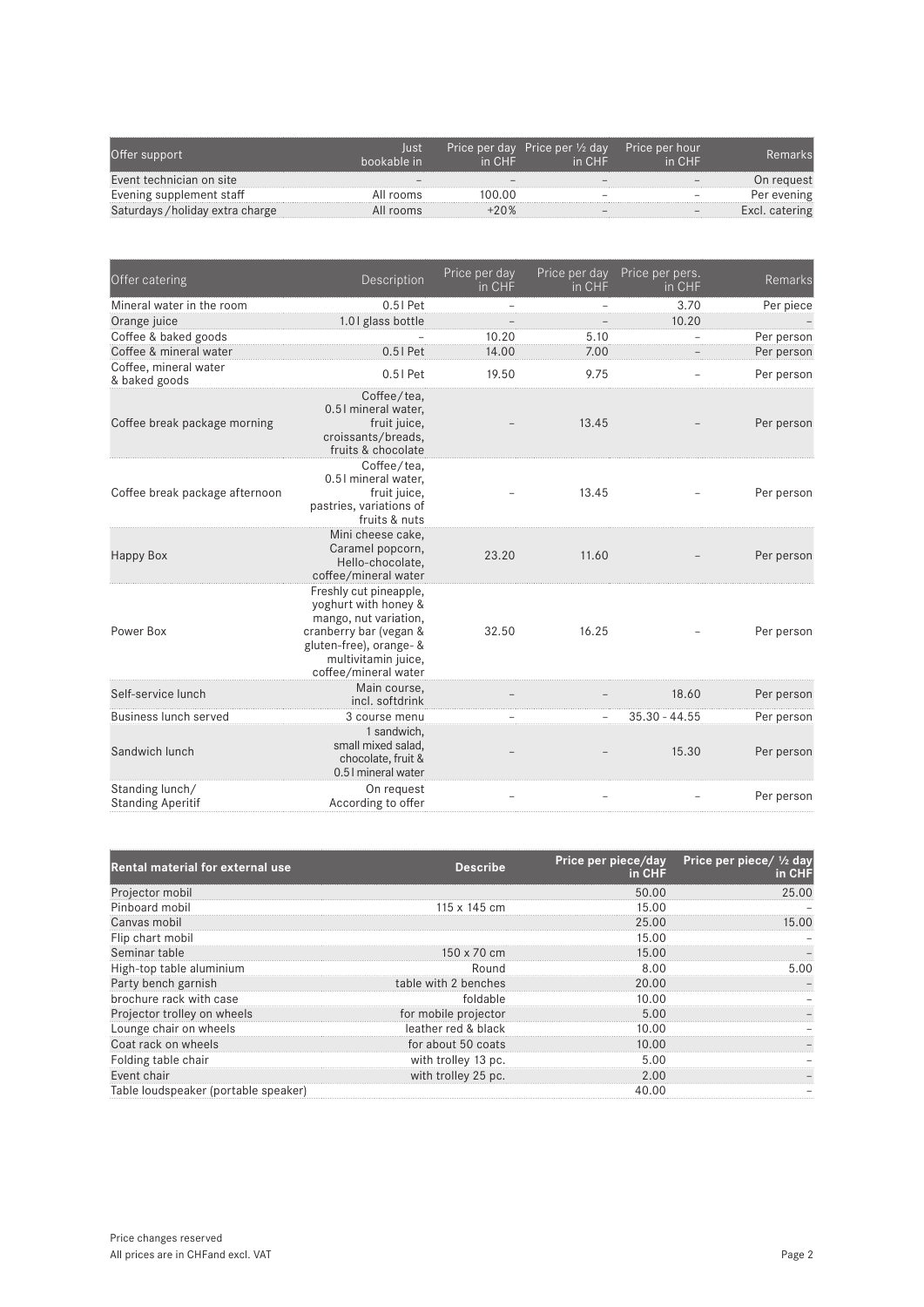# **GENERAL TERMS AND CONDITIONS (GTC)**

The following provisions constitute an integral part of any reservation confirmation:

# **1. RENTAL OBECTS**

# 1.1 Object descripton

The lessor lets the rooms, event equipment and infrastructure in the above-mentioned Conference Center as separately indicated in the attached offer/confirmation to the customer. The rental object including infra-structure will be handed over to the customer in working and ready-to-use condition for the agreed period of time. The rental object including furnishings is considered accepted in perfect condition if the customer states no objections during handover. Subsequent complaints do not qualify for room rent reduction or re-fusal of payment. When required by the lesser or the customer, an on-site

# **2. INTENDED PURPOSE**

#### $2.1$   $\text{He}_\text{2}$

The customer is entitled and obliged to use the objects listed in the offer/confirmation including defined services and related infrastructure with care and essentially as a space for events, seminars, workshops and/or meetings. The intended activity must not present any serious disturbance or endangerment of safety and order for the lesser. Substantial extension, limitation and/or change of purpose is

# **3. LIABILITY FOR DAMAGE**

#### 3.1 Rental objects and furnishing

The customer shall be liable for any damage to the provided rental objects and furnishings insofar that it has been caused by the customer, their representatives, conference participants and visitors. 3.2 Exhibition material

The D4 Business Village Luzern shall not be liable for any exhibition material.

# 3.3 Fire/Police

The customer must strictly comply with all fire safety regulations relevant for events. The lesser points out the comprehensive smoking

# **4. CONTRACT CONTENT**

4.1 Commencement of rent/rental period/rental fee Commencement of rent shall be defined according to agreement. The rental period shall be concluded as a fixed-term contract pursuant to Art. 255 para. 2 of the Swiss Code of Obligations. The contract expires ac-cording to agreement (description in offer/confirmation) without written notice. The rent for the room in-cludes general lighting, usual cleaning and the use of the technical equipment designa-

### 4.2 Defination of rental units

#### **½ day mornings**

morning to noon (08.00 am – 12.30 pm): duration of use longer than 12.30 pm is charged as 1/1 day!

#### **½ day afternoons**

noon to afternoon (12.30 pm – 05.00 pm): duration of use longer than 05.00 pm is charged as 1/1 day!

#### **1 day all day**

morning to early evening (08.00 am – 05.00 pm): duration of use ending after 05.00 pm is charged as 1/1 day plus an evening surcharge of CHF 100.00 excl. VAT)

#### **½ day evenings**

early evening to night (05.00 pm – 10.00 pm): duration of use starting at 05.00 pm is charged as ½ day plus an evening surcharge of CHF 100.00 excl. VAT

# 4.3 Reservations

The lessor confirms the booking of the rental objects including services for the customer via email. Unless the customer states objections within three days after receipt, the confirmation shall be binding for the ser-vices listed therein. The lessor reserves the right to cancel the reservation any time without liability for dam-ages if:

inspection before and after use will take place. Room cleaning is included in the room rent. The lesser assumes no obligation for any items brought by the customer, their representatives, conference participants and visitors. In case of urgent work to be executed the lesser has to be given access to the reserved rental object at any time. The subsequent description of purpose lays down in a binding form the customer's right of use only but does not describe the rental object's condition at the beginning of the rental period.

subject to prior writ-ten consent of the lesser as well as subletting the rental objects or parts thereof. If the customer intends to transfer the tenancy to a third party they have to submit, together with the application for consent, all the relevant information about the subsequent tenant as well as any arrangements established with them includ-ing any collateral agreements.

The customer shall also be liable for the loss of user charges and other ensuing costs if the rental object cannot be used tempo-rarily due to such damage or the repair thereof.

ban in all the rental objects. Emergency exits must be kept clear at all times. They may only be used in case of emergencies.

ted as free of charge. With special arrangements, however, cleaning costs may be charged separately or additionally. The prices can be seen on the current price lists of the Conference Center or on-site, however, without guarantee. Un-less otherwise indicated prices are stated in Swiss francs excluding VAT and are subject to change.

#### **Event room**

The modular three-part event room for 170 pax may only be booked for 1/1 day.

#### **Business hours**

The Conference Center is open from Monday to Friday from 08.00 am to 05.00 pm.

#### **Special hours**

Saturdays/Sundays and public holidays may be booked on request.

Duration of use longer than 2 hours is charged as **½** day.

due to force majeure neither the confirmed rental object/services nor adequate replacement can be provided or serious disturbance or endangerment of safety and order may be expected due to the intended event.